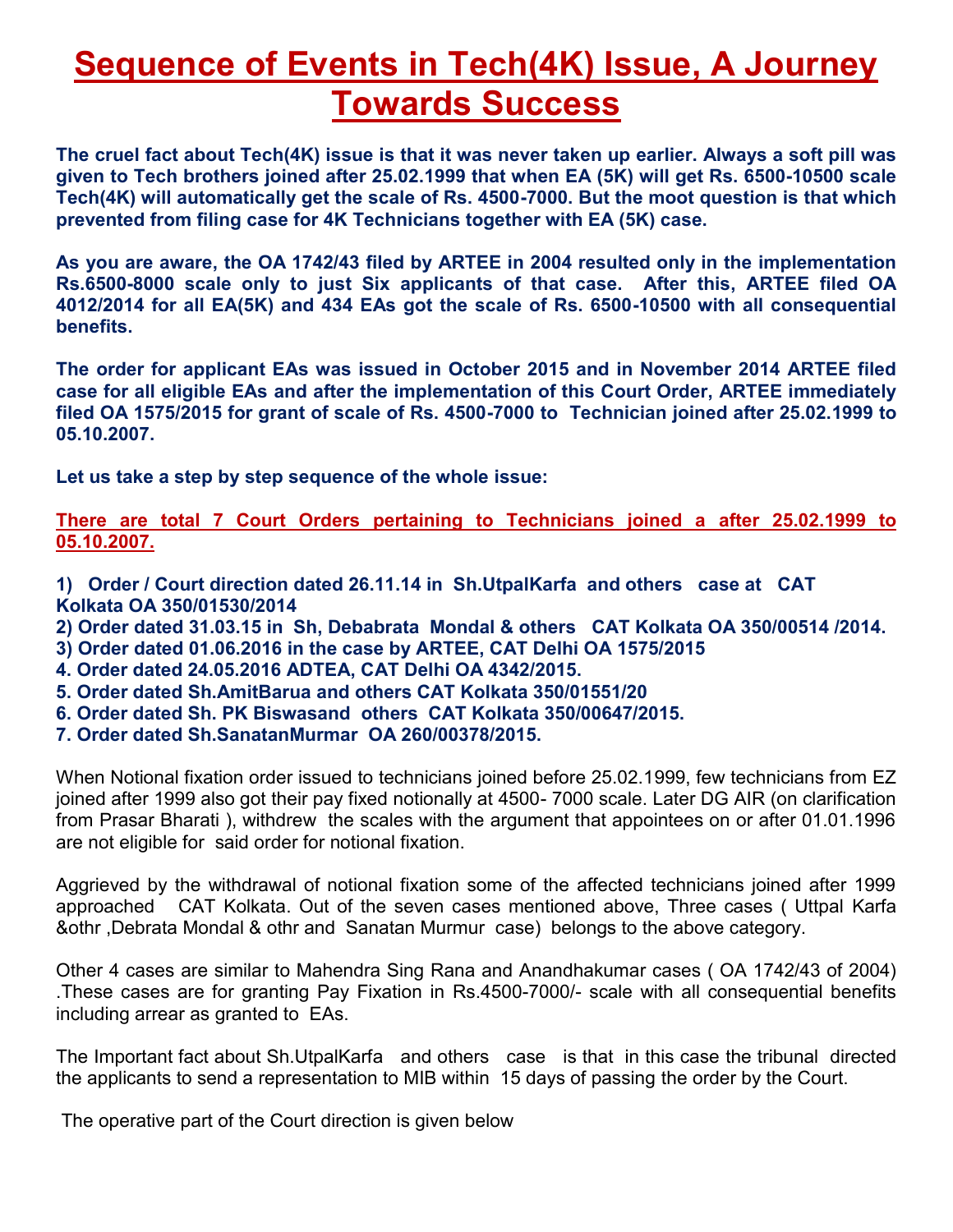*"As such in the interests of justice the OA s disposed of with a direction upon the applicants to prefer a representation before Secretary ,Ministry of Information and Broadcasting within a period 15 days from the date of receipt of copy of this order . Upon receipt of copy of the same, the said authority or any other authorized official with his approval , as early as possible , not exceeding a period of three months , shall pass a reasoned and .Till such time the order dated 12.11.2014 shall not be given effect to, provided the representation is made within the stipulated period."*

The same is the Court Order in other two individual cases.

As per Court direction the applicants send representation to Secretary MIB within the stipulated time.

The above developments happened much before the Court order in cases filed by ARTEE and our sister Association, but only after the filing of the case by ARTEE.

The first court direction in this entire issue was in UtpalKarfa case (on 26.11.14) and after the receipt of representation (as directed by Court) by UtpalKarfa and others, MIB opened the file with UtpalKarfa case. MIB attached all other Court cases filed after this also with this file and send it to Department of Legal Affairs (DOLA) for opinion/ advice.

 DOLA through its advice dated 27.01.2016 conveyed its approval for granting Rs.4500-7000/- scale from date of joining with all consequential benefits to Technicians Category, who joined between 25.02.1999 to 05.10.2007. It was only due to the efforts by ARTEE in the Department of Legal Affairs that we got approval for all Technicians, even before the Court order in the cases).

- Presents anound be treated similarly".

In view of the above, cases of technicians being similar to EAs, MIB to avoid litigation, may<br>tructions to PB for extending similar benefits to technicians est. 14. issue nstructions to PB for extending similar being similar to EAs, MIB to avoid litigation, may<br>4000/) who are recruited /appointed on or before 5th Day of October 2007 (4500/- in lieu of 4000/) who are recruited /appointed on or before 5th Day of October 2007 with all consequential<br>benefits in terms of law laid down in MS Rana & Pawar cases in Karfa ABTCE prior all consequential benefits in terms of law laid down in MS Rana & Pawar cases in Karfa, ARTEE, Biswas etc cases as<br>per details at Para 3 above.

The matter has been discussed with the Addl. Secy.

 $M$ alik) Dy. Legal Adviser

27.1.2016

#### **TURNING POINTS OF THE ISSUE**

(1). Turning point in this issue which granted Rs.4500-7000/- scale with all consequential benefits even for those applicants, who challenged the withdrawal of notional fixation for them of was the clear and favorable Advise by the Department of Legal Affairs,(DoLA). It was done only by the efforts of your beloved ARTEE and this is the reason that Hon'ble MIB has attached the copy of the DOLA Advice with the MIB Order dated . The clause 14 of Advice clearly says with all consequential benefits.

(2). When the hearing in the case by ARTEE took place at CAT Delhi , the department submitted the above said approval of DOLA to the notice of the court and they conveyed their consent for the implementation of Rs.4500-7000/- scale with all consequential benefits even before the disposal of our case OA 1575/2015 and informed the Hon'ble Court that the matters have been referred by the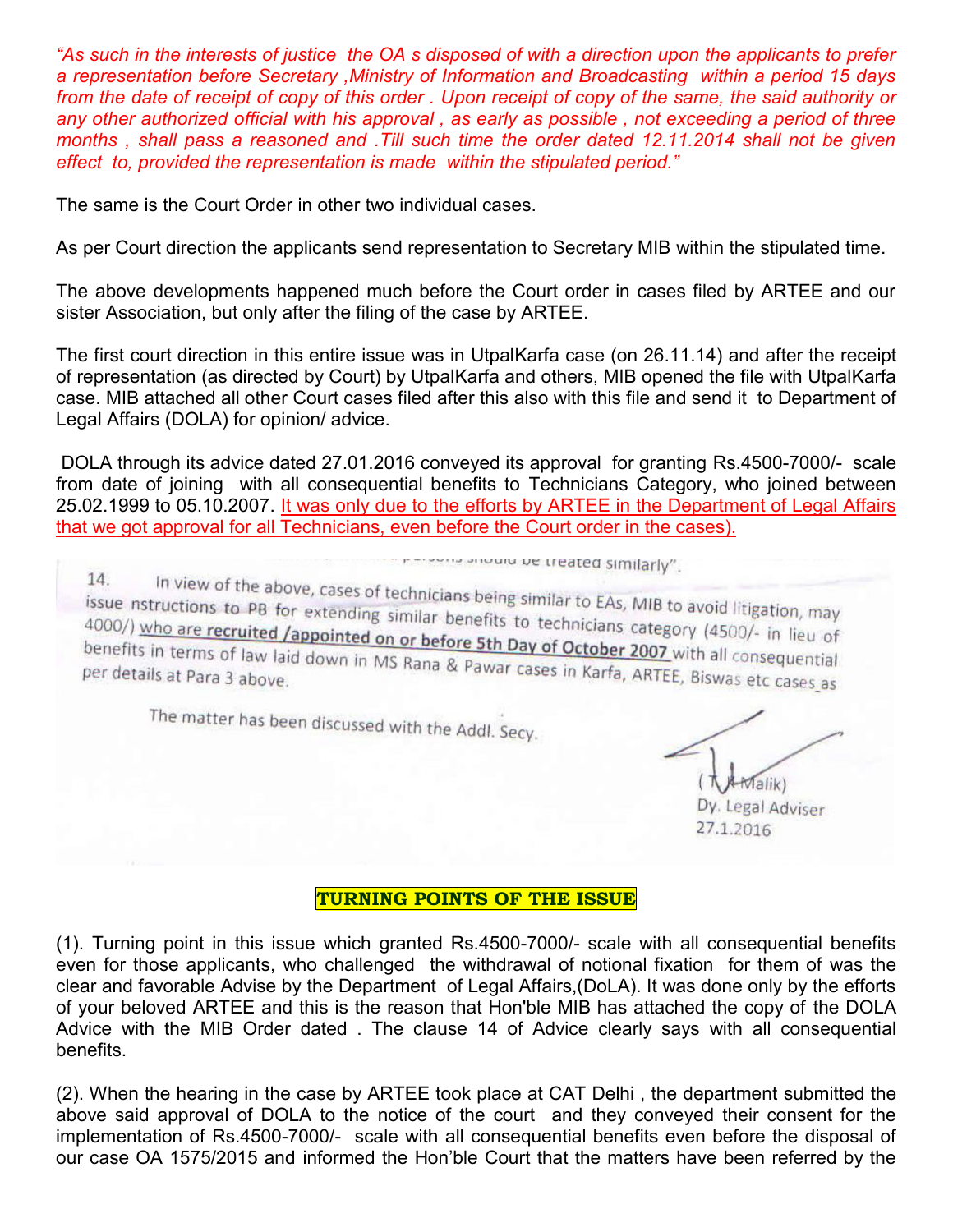respondent No.1 (MIB) to the Ministry of Finance for their opinion to implement the order passed in the aforementioned O.As, which is pending before the Ministry of Finance. This is also happened for the first time.

## **[Click here for Advise of Department of Legal Affairs dated 27.01.2016](http://arteeindia.org/central/2017/DOLA_Advise_Tech4K_270116.pdf)**

This is the fact. But unfortunately these facts were wrongly interpreted by many as admission of notional fixation by ARTEE . Actually there is no mention of that word anywhere.

The Court order dated 01.06.2016 in OA 1575/ 2015 filed by ARTEE is given below

"Order (oral) Hon'ble Mr. P.K. Basu, Member (A)

Both sides agreed that in view of the **decisions in UtpalKarfa&Ors in OA No. 350/01530/2014 (for Technician) of CAT, Kolkata Bench and in Mahendra Singh Rana in O.A. No. 1743/2004 (Engineering Assistants) of CAT, Principal Bench of this Tribunal**, the matters have been referred by the respondent No.1 to the Ministry of Finance for their opinion to implement the order passed in the aforementioned O.As, which is pending before the Ministry of Finance. 2. In view of this, the O.A. is disposed of at the admission stage itself with a direction to the respondents to expedite the issue and pass a final order within a period of six weeks from the date of receipt of a copy of this order. In case, the applicants are still aggrieved of that order, they are at liberty to challenge the same by filing a fresh O.A., in accordance with law. No costs.""

#### **[Click here for Court Order in Case filed by ARTEE](http://arteeindia.org/central/2017/OA_1575_2015.pdf)**

**The decision in UtpalKarfa&Ors Case in OA No. 350/01530/2014 case mentioned in the Court Order in ARTEE Case is the advice by DOLA dated 27.01.2016 , which is the result / decision in the representation of Sh.UtpalKarfa and others to MIB.**

(Sh.UtpalKarfa and others send the representation to MIB, as per the direction in the CAT order in their case).

From the above it is very clear that the advice by the Law ministry (DOLA)is to grant Rs.4500-7000/ scale with all consequential benefits including arrears to Technicians Category, who joined between 25.02.1999 to 05.10.2007 had already been informed to the Delhi CAT by the department. Hence it was **NOT possible**by the department to deny consequential benefit,because it will invite contempt of Court since department had already submitted DoLA advice dated 27.01.2016 ( which clearly advice to grant scales with all consequential benefits from date of joining itself), as an affidavit during the hearing of ARTEE Case.

As informed by the MIB during the hearing of ARTEE Case, MIB HAD send the file to the Department of Expenditure for approval for implementation.Since the officers in the section were new in the Department of Expenditure they asked some clarifications from MIB and hence the approval from Department of Expenditure delayed. On 28.11.2016, DoEXP agreed to follow the advice of DoLA dated 27.01.16 and as such to implement Orders of CAT by way of grant of higher scale of 4500- 7000.

## **[Click here for Copy of Expenditure Approval dated 28.11.16](http://arteeindia.org/central/2017/DoEXP_Approval_dated_28116_Tech_4K.pdf)**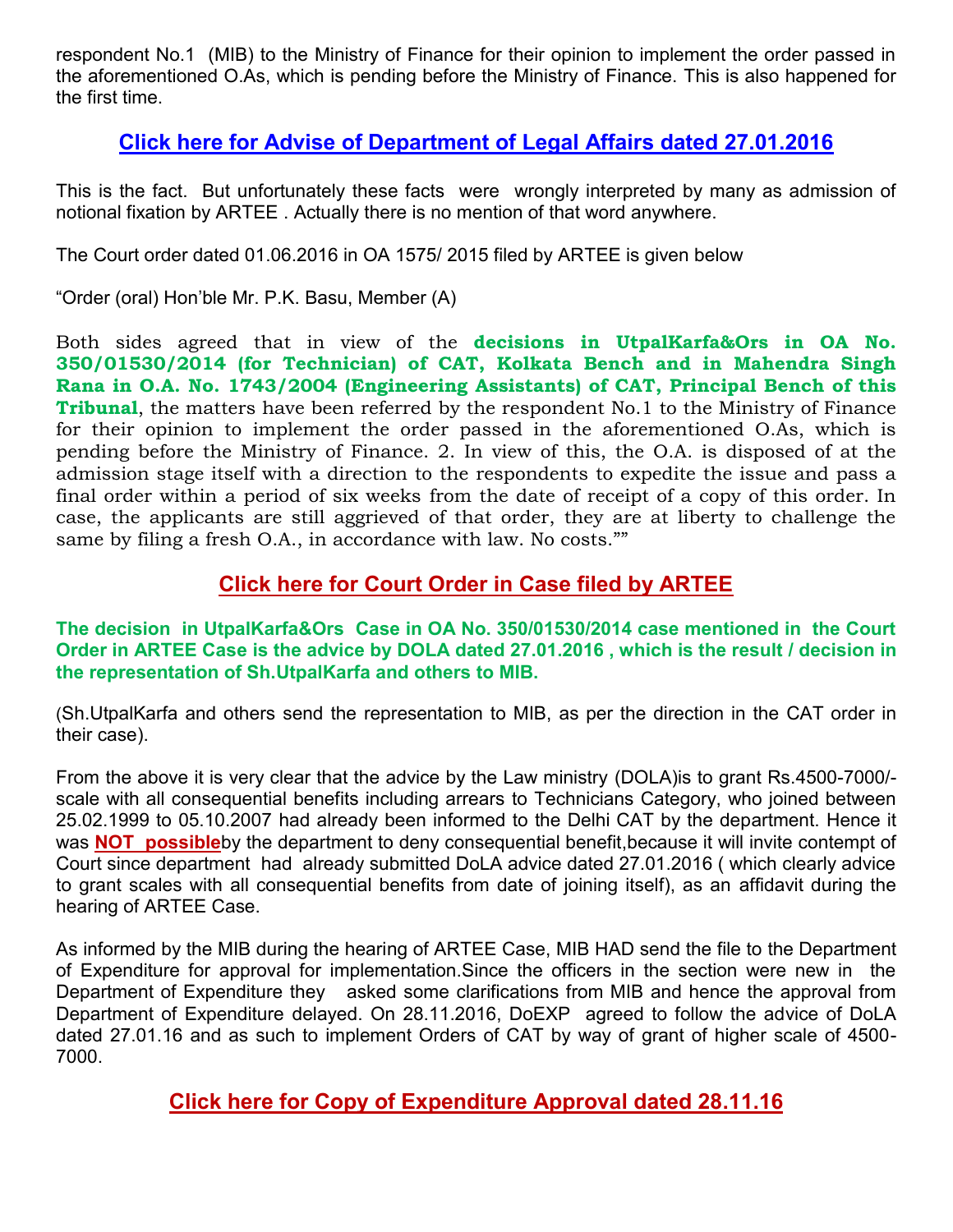There was a confusion created by some people due to not properly understanding court order in ARTEE case. It seems those created confusion among our members were not even aware of the very strong and favorable DoLA advice dated 21.01.2016 achieved by ARTEE even before the Court order in ARTEE and ADTEA Cases,and they were not able to understand the fact that the decision in Sh.Uptalkarfa case which was mentioned in the Court Order in ARTEE Case was actually the DoLA advice dated 27.01.16. Not properly understanding above points only created confusions and hence they wrongly propagated that applicants of ARTEE case won't get arrears, and ARTEE case is only for notional fixation etc**. WHICH WERE COMPLETLY BASELESS.** 

After this approval, MIB through its Order dated 06.12.2016 conveyed the approval of the Department of Expenditure for the implementation of court order in all seven cases.

## **[Click here for MIB Order dated 06.12.2016](http://arteeindia.org/central/2017/MIB_Order_Tech_4K_061216.pdf)**

In our view, the DoLA advice dated 27.01.16 to grant Rs.4500-7000/- scale with all consequential benefits including arrears to Technicians Category, who joined between 25.02.1999 to 05.10.2007, were not perfectly reflected in the MIB order dated 06.12.2016. Hence the MIB order dated 06.12.16 created confusions in DG AIR and DG AIR through the letter dated 30.12.2016 asked clarifications from MIB, the points raised by DG AIR AIR through the letter dated 30.12.2016 is re produced below.

DOLA has advised that " the cases of technicians being similar to EAs, MIB to avoid litigation, may issue instructions to the PB for extending-similar benefits to Technicians category(Rs.4500/- in lieu of 4000/-) who are recruited/ appointed on or before 5<sup>th</sup> day of October 2007, with all consequential benefits in terms of law laid down by M.S.Rana and Pawar Case in Karfa, ARTEE, Biswas etc. cases as per details at para 3 above" Ministry of I & B has conveyed the approval of DOE, Ministry of Finance for implementation in consonance with the advice of Ministry of Law but approval has been given only in respect of 7 court cases and not for all the similarly placed technicians as per advice of DOLA.

In the approval of Ministry of I & B's it is not clear that the grant of upgraded scale  $\mathsf{ii}$ is to be granted to all the similarly placed technicians i.e. who joined between 25.02.1999 to 05.10.2007 or in respect of applicants of the court cases only. Further the upgraded pay scale is to be granted notionally or with consequential benefits is also not clear.

## **[Click here for DG AIR letter to MIB dated 30.12.16](http://arteeindia.org/central/2017/DG_AIR_Letter_to_MIB_dated_301216.pdf)**

But ARTEE Central Office was fully confident about the matter, because it is only ARTEE who achieved DoLA advice dated 27.01.16 and were completely aware about the real facts about this issue. MIB send the file to Department of Legal Affairs seeking clarification about its earlier advice dated 27.01.16, and ARTEE Central Office taken the necessary steps and DOLA through its letter dated 02.03.17 adhered to their earlier advice dated 27.01.2016.

## **[Click here for the Second DoLA Advice dated 02.03.2017](http://arteeindia.org/central/2017/DOLA_Advise_Tech4K_020316.pdf)**